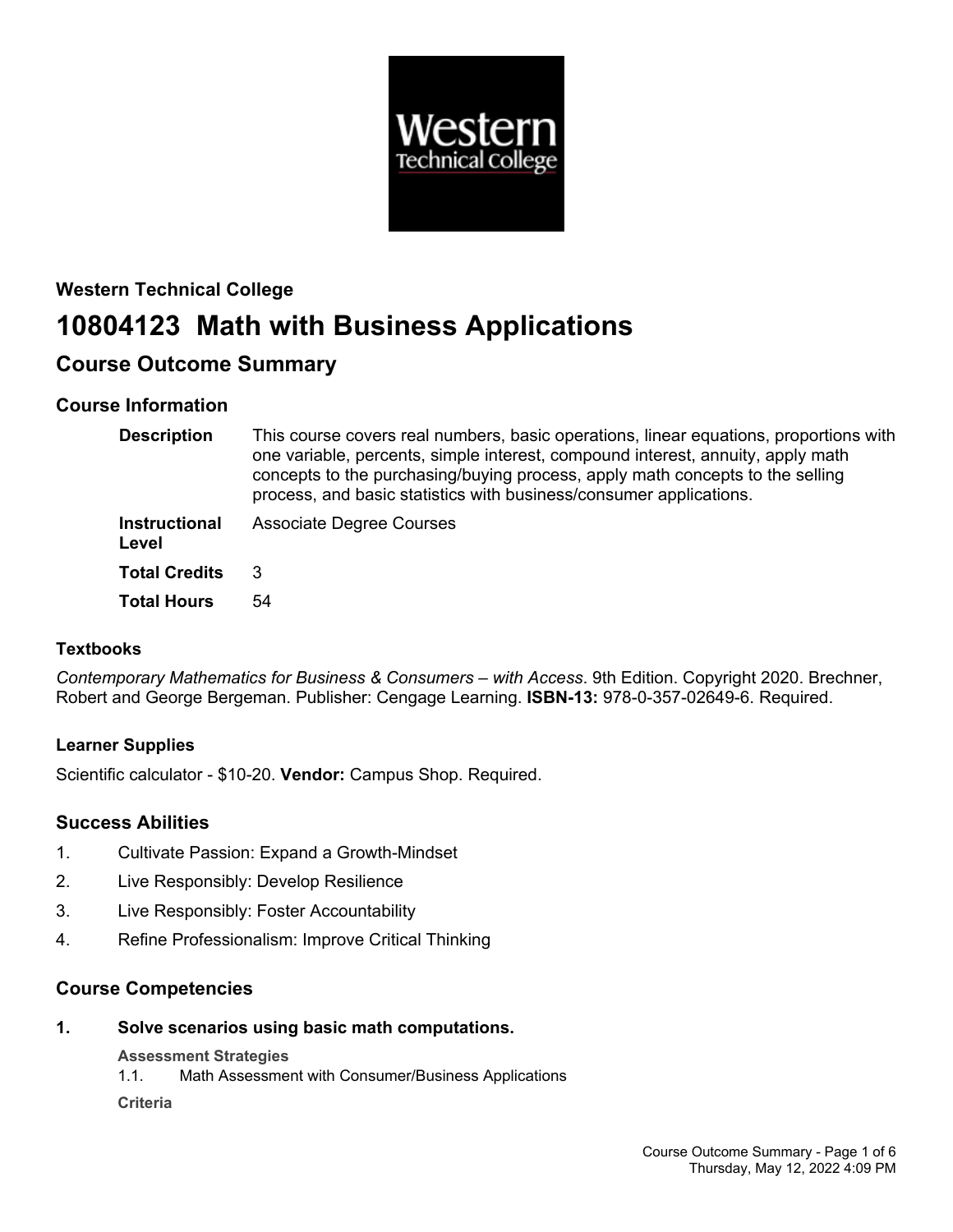#### *You will know you are successful when*

- 1.1. you use real numbers and basic operations to solve business/consumer problems.
- 1.2. you answer with the precision of terms appropriate to the problem.
- 1.3. you answer in the correct units of measure and labels.

#### **Learning Objectives**

- 1.a. Apply basic operations to whole numbers, fractions and decimals.
- 1.b. Translate business/consumer problems to mathematical processes.
- 1.c. Apply the correct operation to business scenarios which apply whole numbers, fractions, & decimals.
- 1.d. Identify units and labels within a business/consumer problem.
- 1.e. Convert to appropriate units where needed.
- 1.f. Identify place value.
- 1.g. Round to the appropriate place value.

#### **2. Solve scenarios using algebraic concepts.**

#### **Assessment Strategies**

2.1. Math Assessment with Consumer/Business Applications

#### **Criteria**

#### *You will know you are successful when*

- 2.1. you identify the unknown with the appropriate variable.
- 2.2. you write the equation that relates the known information with the appropriate variable.
- 2.3. you evaluate formulas for given value of the variables.
- 2.4. you use algebra to solve business/consumer scenarios.
- 2.5. you perform basic operations with signed numbers.
- 2.6. you employ the order of operations to simplify an expression.<br>2.7. vou rearrange formulas to solve for a specific variable.
- you rearrange formulas to solve for a specific variable.
- 2.8. you solve linear equations.
- 2.9. you solve proportions.
- 2.10. you answer with the precision of terms appropriate to the problem.
- 2.11. you answer in the correct units of measure and labels.

#### **Learning Objectives**

- 2.a. Identify the unknown quantity within a consumer/business scenario.
- 2.b. Interpret written expressions in mathematical symbols.
- 2.c. Translate business/consumer problems to mathematical equations/expressions.
- 2.d. Simplify linear mathematical expressions.
- 2.e. Implement the algebraic properties of equality on linear equations.
- 2.f. Apply basic operations to signed numbers.
- 2.g. Apply the correct order of operations when evaluating numerical expressions.
- 2.h. Evaluate mathematical expressions for given values.
- 2.i. Identify a scenario as a proportion.
- 2.j. Relate a scenario as a proportional equation.
- 2.k. Apply the means-extremes theorem (cross multiplication) to solve a proportion.

#### **3. Solve percentage scenarios.**

#### **Assessment Strategies**

3.1. Math Assessment with Consumer/Business Applications

#### **Criteria**

- 3.1. you convert between percents, decimals, fractions.
- 3.2. you identify the base, rate, and amount in the problem.
- 3.3. you compute the base, rate, or amount.
- 3.4. you use percentages to solve business/consumer scenarios.
- 3.5. you solve percent increase/decrease scenarios.
- 3.6. you answer with the precision of terms appropriate to the problem.
- 3.7. you answer in the correct units of measure and labels.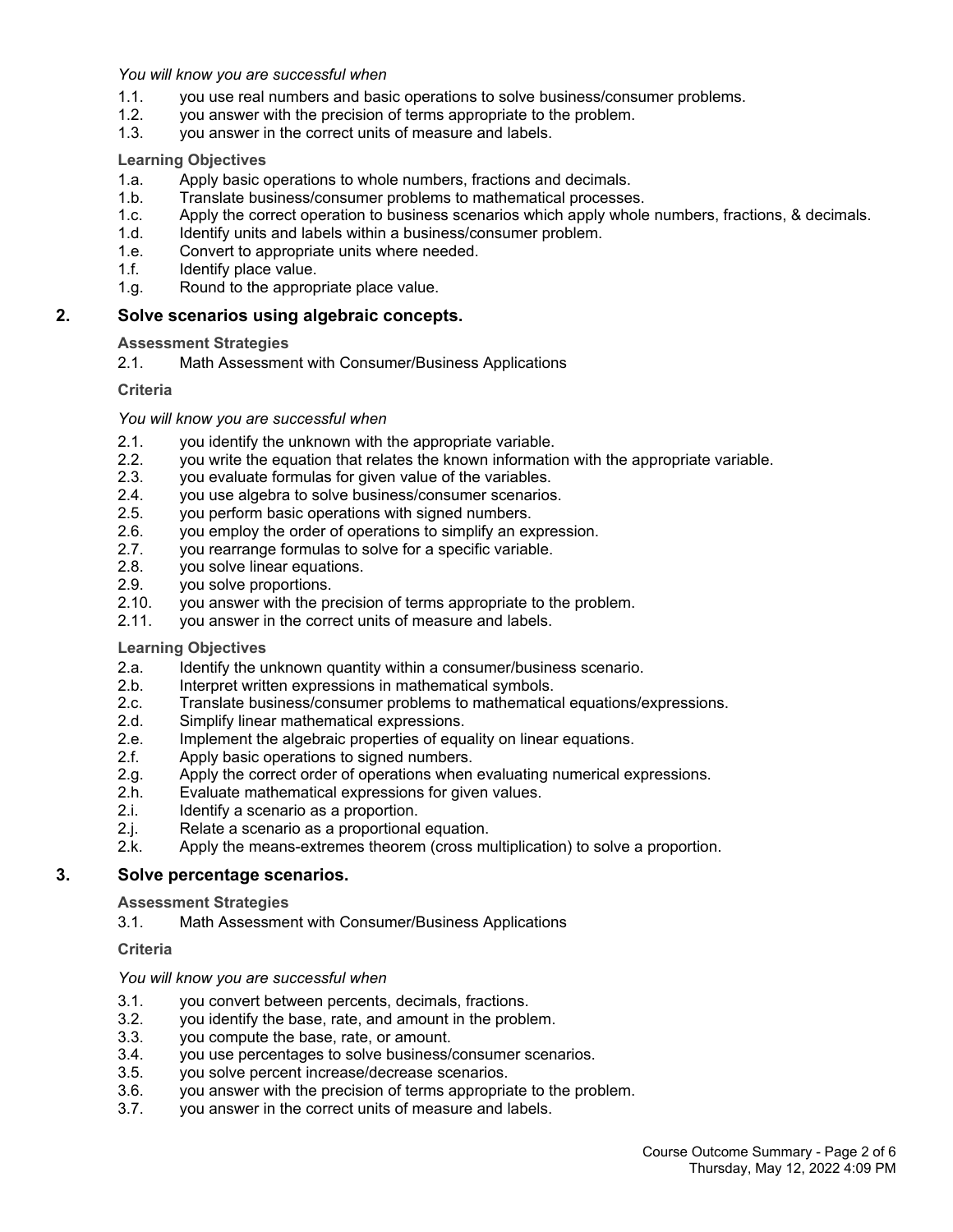- 3.a. Convert fractions to decimals and decimals to fractions.
- 3.b. Convert decimals to percents and percents to decimals.
- 3.c. Convert fractions and mixed numbers to percents and percent to fractions and mixed numbers.
- 3.d. Identify the base, rate and portion in a business application or scenario.
- 3.e. Compute the base, rate and portion in a business application or scenario.
- 3.f. Identify the amount of increase or decrease in a business application or scenario.
- 3.g. Compute the percent increase or decrease in a business application or scenario.
- 3.h. Compute the base in a percent increase or decrease scenario.
- 3.i. Compute the portion in a percent increase or decrease scenario.

## **4. Solve simple interest scenarios.**

#### **Assessment Strategies**

4.1. Math Assessment with Consumer/Business Applications

#### **Criteria**

#### *You will know you are successful when*

- 4.1. you identify the characteristics of simple interest.<br>4.2. vou compute principal, rate, or time using simple
- you compute principal, rate, or time using simple interest formula.
- 4.3. you determine due date of a promissory note.
- 4.4. you compute maturity value, principal, rate, and time using maturity value formula.
- 4.5. you determine present and future values.
- 4.6. you determine the maturity value of a note in which partial payments are made.
- 4.7. you determine the proceeds of a discount note.
- 4.8. you determine effective rate of a discount note.
- 4.9. you determine the proceeds of a note that is discounted before maturity.
- 4.10. you use simple interest to solve business/consumer scenarios.
- 4.11. you answer with the precision of terms appropriate to the problem.
- 4.12. you answer in the correct units of measure and labels.

## **Learning Objectives**

- 4.a. Identify principal, rate, time and simple interest in a business problem or scenario.
- 4.b. Apply the simple interest formula to compute principal, rate, time or simple interest in a business problem or scenario.
- 4.c. Identify the loan date and due date on a promissory note.
- 4.d. Identify the time of a promissory note in days, weeks, and months.
- 4.e. Calculate the loan date, the due date of a note or the time of the loan, given two of the three pieces.
- 4.f. Relate maturity value to principal and simple interest.
- 4.g. Apply the maturity value formula to compute principal, rate, time, interest or maturity value in a business problem or scenario.
- 4.h. **Identify present value and future value in a business problem or scenario.**
- 4.i. Compare present value to future value in a business problem or scenario.
- 4.j. Calculate the new maturity value of a loan when partial payments are made
- 4.k. Calculate the bank discount and proceeds of a discount note.
- 
- 4.l. Calculate the effective rate.<br>4.m. Determine the length of the Determine the length of the discount period.
- 4.n. Apply the correct process to calculate the proceeds of a note that is discounted before maturity.

# **5. Solve compound interest scenarios.**

# **Assessment Strategies**

5.1. Math Assessment with Consumer/Business Applications

# **Criteria**

- 5.1. you identify the characteristics of compound interest.
- 5.2. you differentiate between simple and compound interest.
- 5.3. you determine the number of periods.
- 5.4. you determine the rate per period.
- 5.5. you compute compound interest and compound amount.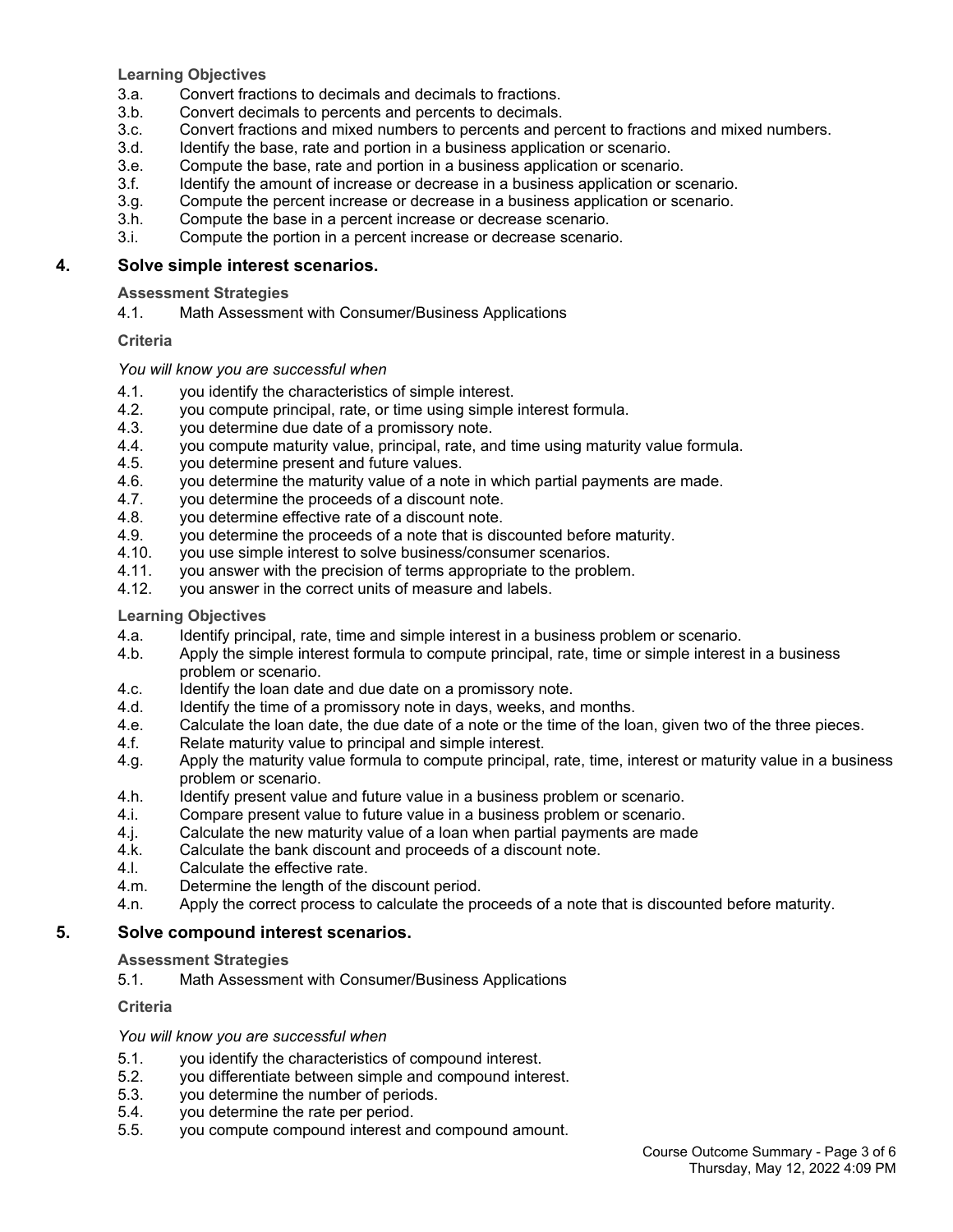- 5.6. you determine present and future values.
- 5.7. you use compound interest formulas to solve business/consumer scenarios.
- 5.8. you determine the APY and the APR.
- 5.9. you answer with the precision of terms appropriate to the problem.
- 5.10. you answer in the correct units of measure and labels.

- 5.a. Identify the growth of compound interest over time.
- 5.b. Compare the growth of simple interest and compound interest over time.
- 5.c. Define the length of a single compound.
- 5.d. Identify the number of compounds in a single year.
- 5.e. Identify the annual interest rate.
- 5.f. Calculate the interest rate divided by the number of period in a year ( for the calculator)
- 5.g. Identify the correct formula for present value or future value of compound interest.
- 5.h. Differentiate between compound amount and compound interest and principal.
- 5.i. Calculate compound amount, compound interest and principal.
- 5.j. Apply the compound interest formula to compute the future value of an account and the interest in a business problem or scenario.
- 5.k. Apply the present value form of the compound interest formula to compute the present value and/or the interest in a business problem or scenario.

## **6. Solve annuity scenarios.**

#### **Assessment Strategies**

6.1. Math Assessment with Consumer/Business Applications

#### **Criteria**

#### *You will know you are successful when*

- 6.1. you identify the characteristics of an annuity.
- 6.2. you differentiate between the present and future value of an annuity.
- 6.3. you calculate the amount of a sinking fund payment.
- 6.4. you calculate the present and/or future values of an annuity.
- 6.5. you apply annuity calculations to business/consumer scenarios.
- 6.6. you answer with the precision of terms appropriate to the problem.
- 6.7. you answer in the correct units of measure and labels.

#### **Learning Objectives**

- 6.a. Determine the number of periods.
- 6.b. Determine the period rate.
- 6.c. Determine the difference between future and present values.
- 6.d. Determine the total amount invested.
- 6.e. Determine the difference between amortization payments and sinking fund payments.
- 6.f. Identify if the scenario calls for finding payments over time or a lump sum.
- 6.g. Determine the appropriate formula for the given business problem or scenario.
- 6.h. Apply the appropriate formula to determine the Future value, Present value, Sinking fund payment, and Amortization payment in a business problem or scenario.
- 6.i. Determine the total amount of interest earned or paid in.

# **7. Apply math concepts to the purchasing/buying process.**

# **Assessment Strategies**

7.1. Math Assessment with Consumer/Business Applications

# **Criteria**

- 7.1. you calculate trade discounts.
- 7.2. you calculate net price.
- 7.3. you differentiate between single and series discounts.
- 7.4. you express a series discount as a single discount equivalent.
- 7.5. you determine cash discount period.
- 7.6. you compute a cash discount.
- 7.7. you compute partial payment credit.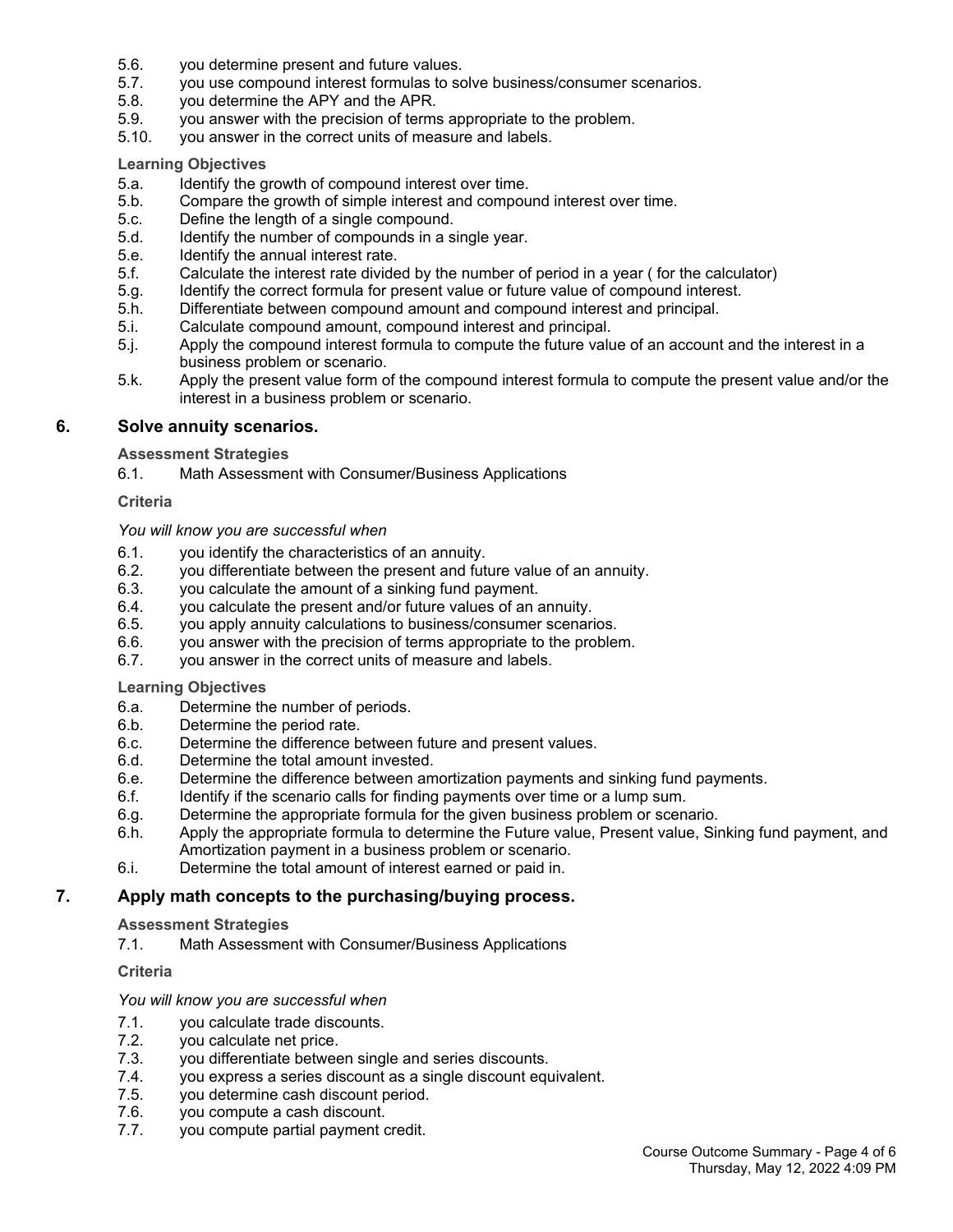- 7.8. you solve business/consumer scenarios involving the purchasing/buying process.
- 7.9. you answer in the correct units of measure and labels.
- 7.10. you answer with the precision of terms appropriate to the problem.

- 7.a. Identify who gets and gives trade discounts and when they are used.
- 7.b. Identify the difference between a trade discount and net price.
- 7.c. Determine the appropriate formula or percentages to use in the business problem or scenario for finding trade discount amount, net price, the trade discount rate, and list price for a single trade discount.
- 7.d. Utilize the appropriate formula or percentages to calculate the trade discount , the net price, the list price and the trade discount rate for a single trade discount.
- 7.e. Calculate the net price factor for a single or series of discounts.
- 7.f. Determine the appropriate formula or percentages to use in the business problem or scenario for finding trade discount amount, net price, the single equivalent discount rate, and list price for a series of trade discounts.
- 7.g. Utilize the appropriate formula or percentages to calculate the trade discount , the net price, the list price and the single equivalent discount rate for a series of trade discounts.
- 7.h. Determine if a cash discount is applicable for the business scenario.
- 7.i. Calculate the amount due after a cash discount is applied.
- 7.j. Determine the amount of credit given for a partial payment in a cash discount scenario.
- 7.k. Determine the discount dates and net dates for ordinary, EOM, ROG, and Extra terms of sale.

# **8. Apply math concepts to the selling process.**

#### **Assessment Strategies**

8.1. Math Assessment with Consumer/Business Applications

#### **Criteria**

#### *You will know you are successful when*

- 8.1. you distinguish between markup based on cost and markup based on selling price.
- 8.2. you compute selling price, cost, or markup based on cost
- 8.3. you compute selling price, cost, or markup based on selling price.
- 8.4. you compute sale price, markdown, or original price.
- 8.5. you solve business/consumer scenarios involving the selling process.
- 8.6. you answer in the correct units of measure and labels.
- 8.7. you answer with the precision of terms appropriate to the problem.

#### **Learning Objectives**

- 8.a. Identify if the problem is using a markup based on cost or a markup based on selling price.
- 8.b. Calculate using the appropriate formulas or percentages the amount of markup, the markup percent, the cost, and the selling price for a markup based on cost scenario.
- 8.c. Calculate using the appropriate formulas or percentages the amount of markup, the markup percent, the cost, and the selling price for a markup based on selling price scenario.
- 8.d. Convert a percent markup based selling price to a markup based on cost and vice versa.
- 8.e. Identify the difference between a markup and a markdown.
- 8.f. Calculate using the appropriate formula or percentages the amount of markdown, the sale price, the original price and the markdown percent in a business problem or scenario.
- 8.g. Calculate the sale price after a series of markups and markdowns.
- 8.h. Calculate the selling price of a perishable goods.

# **9. Interpret basic statistics.**

## **Assessment Strategies**

9.1. Math Assessment with Consumer/Business Applications

#### **Criteria**

- 9.1. you interpret charted data.
- 9.2. you construct charts/graphs.
- 9.3. you determine the appropriate chart given the raw data.
- 9.4. you calculate measures of central tendencies.
- 9.5. you interpret measures of dispersion.